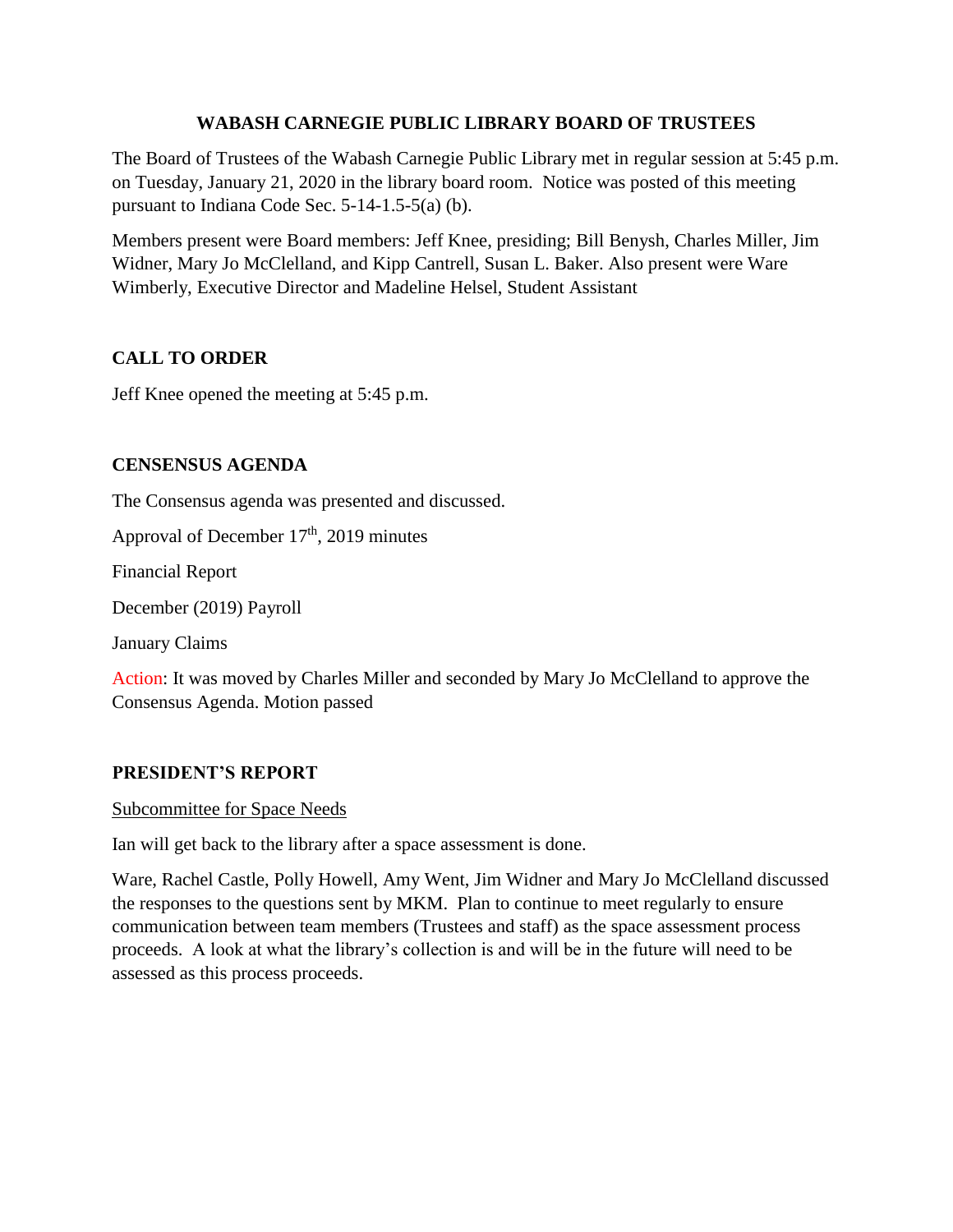*Minutes, January 21st, 2020 – 2*

## **COMMITTEE REPORT**

Park Board – Bill Bensyh

No report. Bill Benysh is an officer on the Park Board

## **NEW BUSINESS**

#### Library IQ

The library is looking at Library IQ as a collection development tool. Due to wanting some additional information and details, it was decided to table the Library IQ business to the February Board Meeting.

Action: A motion was made by Mary Jo McClelland to table the library IQ and was seconded by Susan L. Baker. Motion passed.

# **DIRECTOR'S REPORT/ADMINISTRATIVE UPDATE**

#### **Custodian**

Jennifer Scheffer resigned Friday,  $17<sup>th</sup>$ . There had been growing concerns on Ware's part per Jennifer's work for the past number of weeks. Ware then called Betty Temple, who came back with a lower price. It was later found out that Scheffer had worked for Betty Temple before. In the past Betty Temple's group would be here eighteen hours a week. It was hoped that the custodian would help set up programs and general maintenance. When there is a maintenance issue, the library usually calls Quality Electric for the issue. It is also assumed that with Betty Temple reducing the price, she wants to keep us as a client, and if we break if off again and that fails, she might not answer us back again. It was suggested that perhaps an internship through Heartland Career Center might be made for some form of maintenance position.

#### New Computers

Replacements of the public computers that have the Windows 10 operating systems is near complete. Four new computers have been installed downstairs and replacements of the ones upstairs are arriving soon. Due to delay of the regular original computers, it was decided to go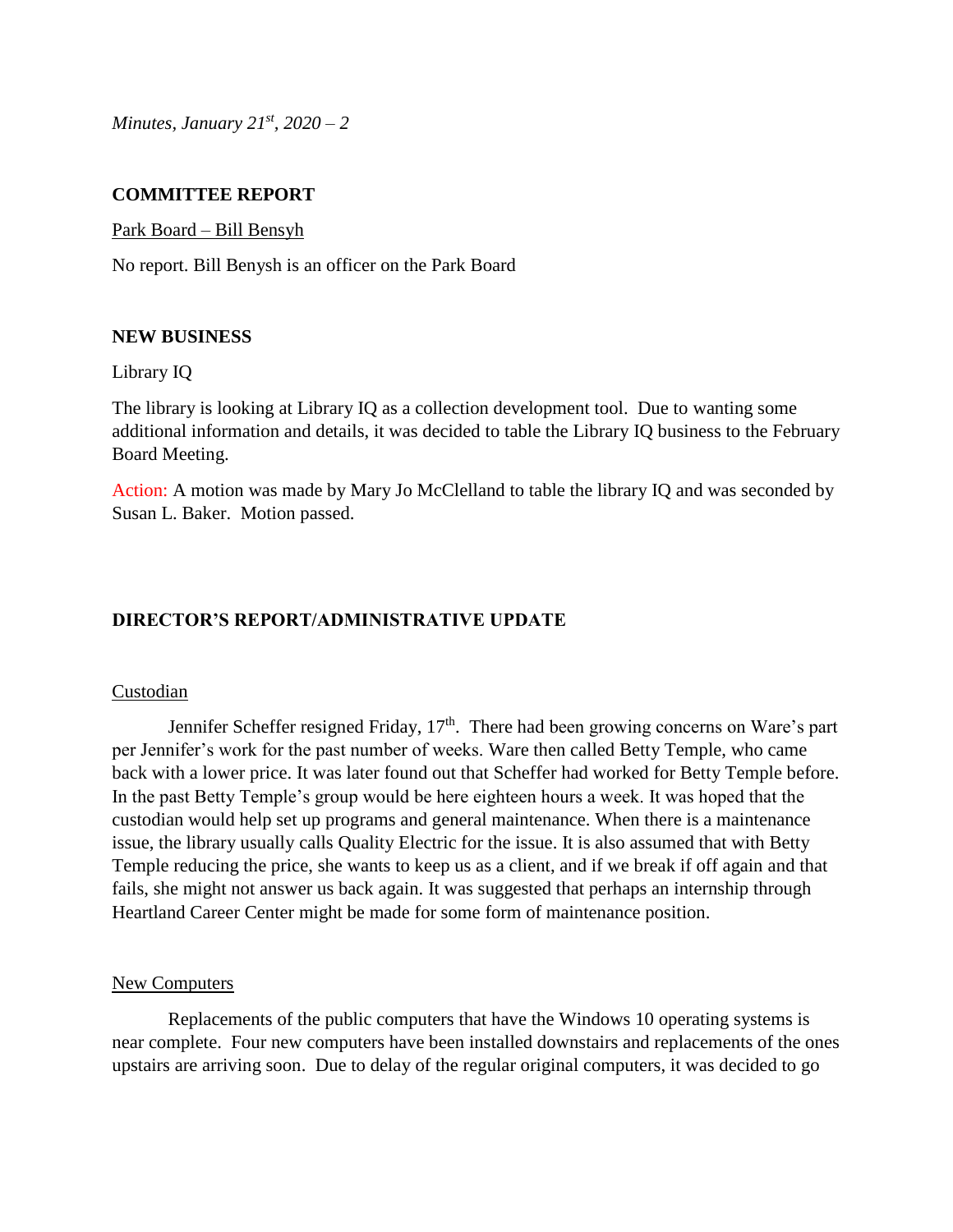*Minutes, January 21st, 2020 – 3*

with another model which ended up saving the library around \$400.00 and in stock sooner. With those upstairs computers replaced, Windows 10 upgrade will be complete.

## Digital Signage

Bulletin boards upstairs and downstairs have been replaced with digital signs that highlight library news, upcoming events, programming happening with the library.

## Bed Bugs Inspections

From conversations with other public libraries, it seems that doing bed bug inspection for precautionary means would be prudent. Ware has contacted Indiana Pest Control who will be doing a monthly check up.

## Working with Wabash County Museum on Community Read Grant

The Wabash County Museum and the library are doing a partnership on a Community Read that focuses on population decline in rural communities. The book for the Community Read is Jean Thompson's The Year We Left Home. There have been articles in The Wabash Plain Dealer and The Paper of the partnership with the Library and the Museum.

# ILL Policy

An updated Interlibrary Loan Policy by Information Services Manager Abby Abbott was presented to the Board. It increases to 10 the total number of items can request through Interlibrary Loan per month. It also includes the ability for our non-new material to be lent out material to other libraries. Anticipating averaging 15 of our printed material to be borrowed to other libraries per month.

Action: It was moved by Bill Benysh to accept the Interlibary Loan Policy, seconded by Susan L. Baker. Motion passed.

## Late Fees

Staff is working on the 2019 Annual Report which should provide us statistical information that should help evaluate how our no late-fee-policy for juvenile or young adult collection is working out.